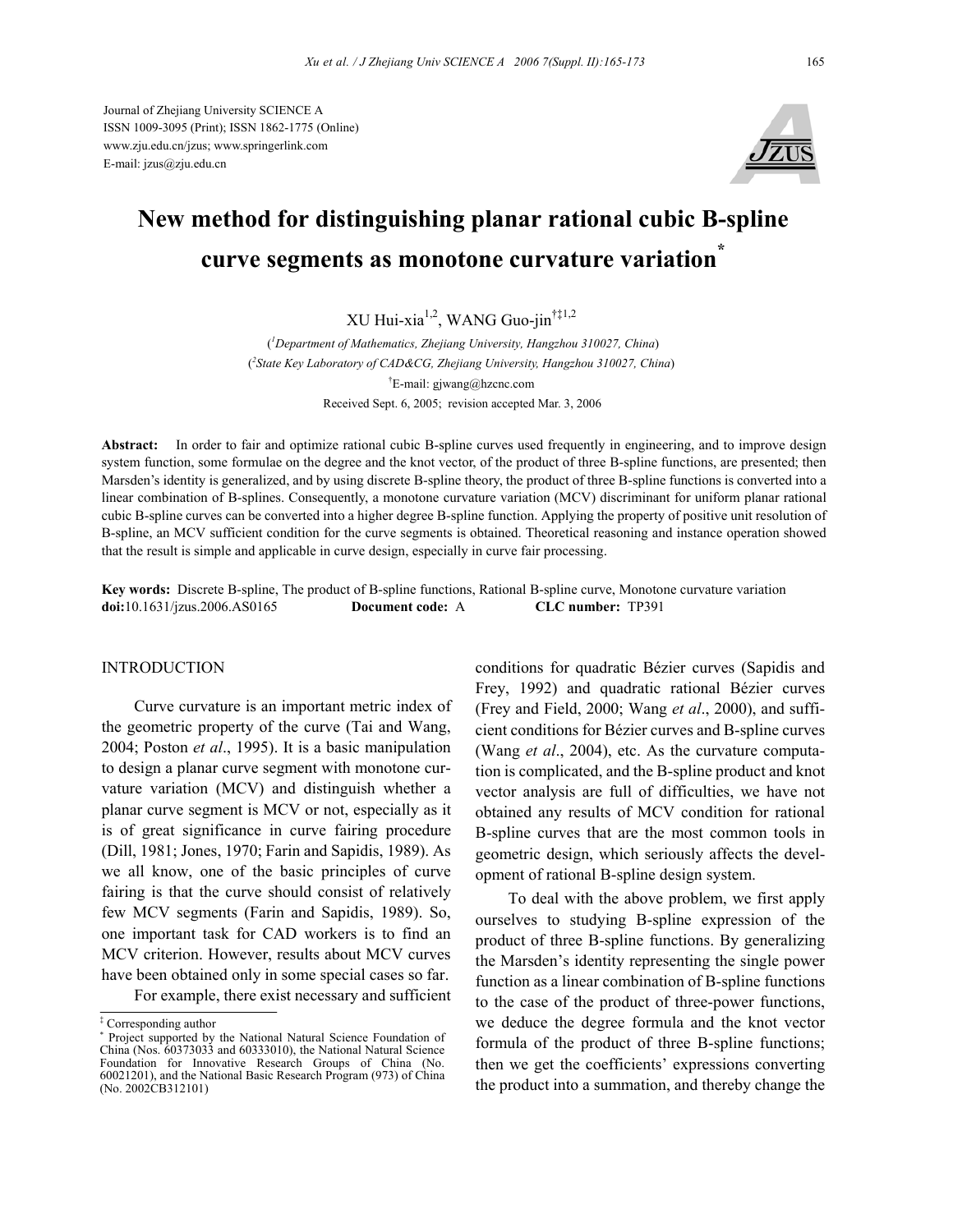product of three B-spline functions into a linear combination of B-splines. Then, the MCV discriminant for uniform planar rational cubic B-spline curves can be converted into an expression of higher order B-spline functions, and using the property of positive unit resolution of the latter, we finally get a novel and simple sufficient discriminant condition. Three numerical examples presented in this paper indicate that the result is correct and effective.

## DERIVATION OF GENERALIZED MARSDEN'S IDENTITY

**Definition 1** Let *k* be a positive integer, and  $N_{i,k,t}(x)$ defined on a non-decreasing sequence  $t=(t_i)$ , is called the *i*th B-spline basis of order *k* (degree *k*−1). Then we denote by  $S_{k,t}$  the linear space spanned by these B-splines.

**Definition 2** Let  $k = \sum_{i=1}^{3}$  $\sum_{i=1}^{k} k_i - 2$  $k = \sum k$  $=\sum_{i=1}^{n} k_i - 2$ , here  $k_i$  (*i*=1,2,3) are

positive integers. Suppose  $P_1 = \{p_{11}, p_{12}, ..., p_{1,k-1}\}$ with  $k_1-1$  elements is a subset of  $I_{k-1} = \{1,2,...,k-1\}$ , and  $P_2 = \{p_{21}, p_{22}, ..., p_{2,k-1}\}\$  with  $k_2-1$  elements is a subset of the set  $I_{k-1}-P_1$ , then let  $P_3$  be the set  $I_{k-1}-P_1-P_2$  with the remaining  $k_3-1$  elements. Given an integer *i*, we define the corresponding knot vector  $t^{P_j}$  and polynomial  $\psi_{i,k_i,t^{P_j}}(y)$  with the digital subset *Pj* (*j*=1,2,3) as follows:

$$
\boldsymbol{t}^{P_j} = (\ldots, t_{i-1}, t_i, t_{i+p_{j1}}, t_{i+p_{j2}}, \ldots, t_{i+p_{j,k_j-1}}, t_{i+k}, t_{i+k+1}, \ldots), \qquad (1)
$$

$$
\psi_{i,k_j,t^{p_j}}(y)=(t_{i+p_{j1}}-y)(t_{i+p_{j2}}-y)...(t_{i+p_{j,k_j-1}}-y).
$$
 (2)

**Definition 3** Let  $\prod = \prod_{k_1=1, k_2=1}^{n-1, n-k_1}$ 1,  $1, k_2-1$  $k-1, k-k$  $\prod_{k_1-1,k_2-1}^{k-1,k-k_1}$  be the digital set consisting of all the integer subsets  $\{P_1, P_2, P_3\}$  defined in Definition 2, then define its corresponding polynomial as

$$
\psi_{i,k_1,k_2,k_3,t}(y_1,y_2,y_3) = \frac{\sum\limits_{\{P_1,P_2,P_3\} \in \prod_{j=1}^3} \left[ \prod_{j=1}^3 \psi_{i,k_j,t^{P_j}}(y_j) \right]}{\left[ \binom{k-1}{k_1-1} \binom{k-k_1}{k_2-1} \right]}.
$$

We also denote by  $F_i$  ( $i=1,2,3$ ) the polynomial formed by substituting the subscript "*kj*−1" for "*kj*" in the polynomial  $\psi_{i,k_1,k_2,k_3,t} (y_1, y_2, y_3)$ . For example,  $F_1 = \psi_{i, k_1 - 1, k_2, k_3, t}(y_1, y_2, y_3)$ .

**Lemma 1** Let  $y_1, y_2$  and  $y_3$  be arbitrary real numbers,

$$
a_j=(k_j-1)/(k-1)
$$
,  $\sum_{j=1}^3 a_j=1$ , then we have

$$
\psi_{i,k_1,k_2,k_3,t}(y_1,y_2,y_3) = \sum_{j=1}^3 a_j F_j(t_{i+k-1} - y_j),
$$
  

$$
\psi_{i-1,k_1,k_2,k_3,t}(y_1,y_2,y_3) = \sum_{j=1}^3 a_j F_j(t_i - y_j).
$$

**Proof** We only prove the first equality. According to Definition 3, the polynomial  $\psi_{i,k_1,k_2,k_3,t}(\mathcal{Y}_1, \mathcal{Y}_2, \mathcal{Y}_3)$ corresponds to the digital set ∏, which implies that the digital sets  $I_{k-1}$  and  $P_j$  ( $j=1,2,3$ ) can be uniquely confirmed. Furthermore, three B-spline functions corresponding to the digital set  $P_j$ , can also be confirmed, and the associated order of each B-spline function is  $k_j$  (*j*=1,2,3) which satisfies  $k = \sum_{j=1}^{3}$  $\sum_{j=1}^{n} k_j - 2$  $k = \sum k$  $=\sum_{j=1}^{n}k_{j}-2$ .

Similar to Definition 2, the digital sets  $I_{k-2}$  and  ${Q}_{js} = \left\{ q_{j1}, q_{j2},..., q_{j,k_s-1} \right\}$  (s=1,2,3), corresponding with the polynomial  $F_i$  ( $j=1,2,3$ ), can be uniquely confirmed, along with the associated B-spline functions. The order of each B-spline function is  $k_{is}$  $(s=1,2,3)$ , and it satisfies  $k-1=\sum_{i=1}^{3}$  $1 = \sum_{s=1}^{ } k_{js} - 2$  $k-1=\sum k$  $-1 = \sum_{s=1}^{ } k_{js} -2$  ,  $k_{js} = k_s, j \neq s$ ,  $s = 1, 2, 3$ ;  $k_{ij} = k_{i} - 1$ .

In this way, the procedure of forming the digital subsets  $P_1$ , $P_2$ , $P_3$  can be seen as selecting digital subsets  $Q_{i1}, Q_{i2}, Q_{i3}$  firstly, and then inserting the element (*k*−1) into the digital subset *Qjj*. From this viewpoint, the digital subsets  $Q_{j1}, Q_{j2}, Q_{j3}$  are equivalent to the part of the subsets  $P_1$ ,  $P_2$ ,  $P_3$  in which the corresponding subset *Pj* contains the element (*k*−1). Therefore, the digital subsets  $P_1$ ,  $P_2$ ,  $P_3$  can be seen as the sum aggregates of all selected digital subsets *Qj*1,*Qj*2,*Qj*3, which correspond to the polynomials  $F_j$  ( $j=1,2,3$ ).

According to Eq.(2), to each polynomial  $F_i$ (*j*=1,2,3), we have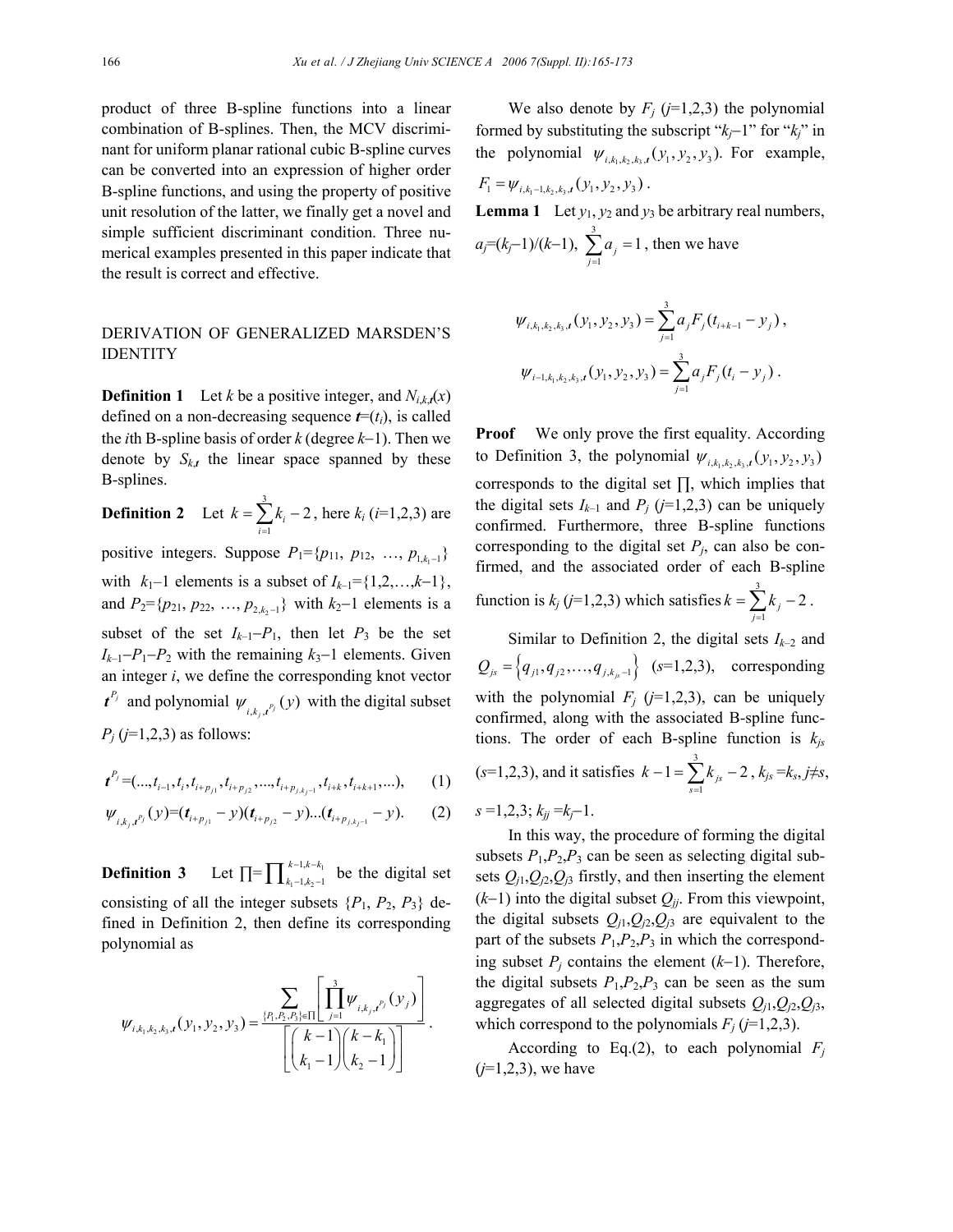.

$$
\psi_{i,k_j,t^{p_j}}(y_j) = (t_{i+k-1} - y_j)\psi_{i,k_{jj},t^{Q_{jj}}}(y_j),
$$
  

$$
\psi_{i,k_s,t^{p_s}}(y_s) = \psi_{i,k_{j},t^{Q_{j_s}}}(y_s), s \neq j, s = 1,2,3,
$$
  

$$
\binom{k-1}{k_1-1}\binom{k-k_1}{k_2-1} = \frac{k-1}{k_j-1}\binom{k-2}{k_{j1}-1}\binom{k-k_{j1}-1}{k_{j2}-1}
$$

Thus, it indicates that the value of the polynomial  $\psi_{i, k_1, k_2, k_3, t} (y_1, y_2, y_3)$ , corresponding to the polynomial  $F_i$  ( $j=1,2,3$ ) equals  $(k_i-1)F_j(t_{i+k-1}-y_i)/(k-1)$ .

From all the above analyses, we know that Lemma 1 is true.

By Lemma 1 and some mathematical deduction, we can easily obtain the generalized form of the Marsden's identity (Wang *et al*., 2001; Marsden, 1970).

**Theorem 1** Let  $y_1$ ,  $y_2$  and  $y_3$  be arbitrary real numbers, then we have the generalized Marsden's identity:

$$
\prod_{i=1}^3 (x-y_i)^{k_i-1} = \sum_i \psi_{i,k_1,k_2,k_3,t}(y_1,y_2,y_3) N_{i,k,t}(x).
$$

# EXPLICIT EXPRESSION OF THE PRODUCT OF THREE B-SPLINE FUNCTIONS

Let 
$$
f_i = \sum_{j_i} c_{j_i}^i N_{j_i, k_i, \tau_i}
$$
  $(f_i \in S_{k_i, \tau_i}, i = 1, 2, 3)$  be

three given B-spline functions, where  $k_i$  and  $\tau_i$  are their corresponding order and knot vector, respectively. If we want to get the explicit expression of the product of some B-spline functions, we must construct a spline space  $S_{k,t}$ , which contains the product. Concretely, we should determine the order and knot vector of the space  $S_{k,t}$ . As an application of the results in (Mørken, 1991), the following two lemmas can be obtained.

**Lemma 2** The order of the product 
$$
f = \prod_{i=1}^{3} f_i
$$
 is at

least equal to  $k = \sum_{i=1}^{3}$  $\sum_{i=1}^{k} k_i - 2$  $k = \sum k$  $=\sum_{i=1}^{ } k_i - 2$ .

**Lemma 3** Let  $H_2 = \{h_1, h_2\}$  be a subset of  $I_3 = \{1,2,3\}$ , and denote the set consisting of the remaining one integer by  $E_1$ , i.e.,  $E_1 = I_3 \backslash H_2$ . Suppose the knot *y* occurs with the multiplicity  $m_i$  ( $m_i$ >0, *i*=1,2,3) in the knot vector  $\tau_i$  respectively, then the multiplicity *m* of the knot *y* in the knot vector *t* satisfies  $m \geq m =$ 

$$
\max\bigg(\sum_{j\in H_2}k_j+m_{E_1}-2\bigg).
$$

The following theorem will illustrate the relation between the coefficients of the B-spline product and the coefficients of each factor.

**Theorem 2** Suppose three B-spline functions are the same as that in Lemma 2. Let  $k = \sum_{i=1}^{3} k_i - 2$ 1 *i*  $=\sum_{i=1}^{n} k_i - 2$ , and construct the knot vector *t* as outlined above. Then  $f = \prod^3$  $\prod_{i=1}^{\infty} J_i \subseteq D_{k_i}$  $f = \prod f_i \in S$  $=\prod_{i=1}^{n} f_i \in S_{k,t}$ , and there exist coefficients *d<sub>i</sub>* such that  $f = \sum_i d_i N_{i,k,t}(x)$ . Especially, for a given *i*, the knot vector  $t^{P_s}$  defined by Eq.(1) satisfies  $\tau_{s} \subseteq t^{P_s}$  (*s*=1,2,3), and *d<sub>i</sub>* is given by

$$
d_i = \frac{\sum_{\{P_1, P_2, P_3\} \in \Pi} \left( \prod_{s=1}^3 \left( \sum_{j_s} c_{j_s}^s \alpha_{j_s, k_s, \tau_s, t^{P_s}}(i) \right) \right)}{\left[ \binom{k-1}{k-1} \binom{k-k_1}{k_2-1} \right]}.
$$

The coefficient  $\alpha_{i,k,\tau}$ *t*(*i*) is called discrete B-spline of order *k* (Wang *et al.*, 2001; Cohen *et al.*, 1980), which can be defined by the following recurrent relation:

$$
\alpha_{j,k,\tau,t}(i) = \alpha_{j,k}(i)
$$
  
=  $\omega_{j,k,\tau}(t_{i+k-1})\alpha_{j,k-1}(i) + (1 - \omega_{j+1,k,\tau}(t_{i+k-1}))\alpha_{j+1,k-1}(i),$   

$$
\omega_{i,k}(x) = \omega_{i,k,t}(x) = \begin{cases} \frac{x - t_i}{t_{i+k-1} - t_i}, & \text{if } t_i < t_{i+k-1}, \\ 0, & \text{otherwise.} \end{cases}
$$

**Proof** By the generalized Marsden's identity in Theorem 1, we have

$$
\prod_{j=1}^{3} (x - y_{j})^{k_{j}-1} = \sum_{i} \psi_{i,k_{1},k_{2},k_{3},t} (y_{1}, y_{2}, y_{3}) N_{i,k,t}(x)
$$
\n
$$
= \frac{\sum_{i} \sum_{\{P_{1},P_{2},P_{3}\} \in \Pi} \left( \prod_{j=1}^{3} \psi_{i,k_{j},t^{p_{j}}}(y_{j}) \right) N_{i,k,t}(x)}{\left[ \binom{k-1}{k_{1}-1} \binom{k-k_{1}}{k_{2}-1} \right]}.
$$
\n(3)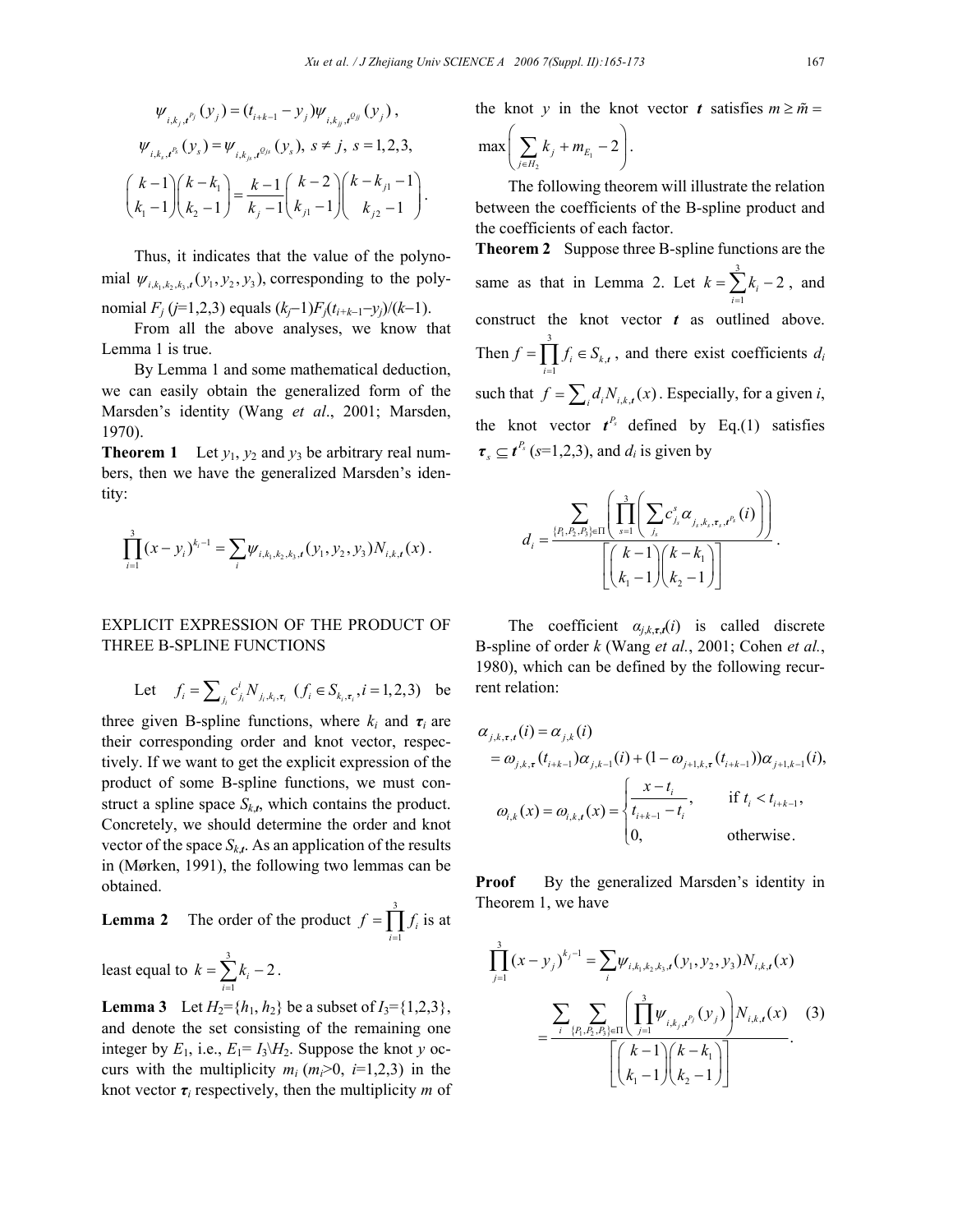Since  $f_j(x) = (x - y_j)^{k_j - 1}$  (*j*=1,2,3), for any real number  $a_{ji}$  in  $[t_i, t_{i+k}]$  we have

$$
(y_j - a_{ji})^{k_j - 1 - r_j} = (-1)^{k_j - 1 - r_j} \frac{(k_j - 1 - r_j)!}{(k_j - 1)!} f_j^{(r_j)}(a_{ji}),
$$
  

$$
r_j = 0, 1, ..., k_j - 1.
$$

Note that  $f_i(x)$  is a polynomial of degree  $k_i-1$ (*j*=1,2,3). Hence, the order of the polynomial 3 1  $f = \prod f_i$  whose degree is not more than  $k-1$ , is *i* = 3

 $\sum_{i=1}^{k} k_i - 2$  $k = \sum k$  $=\sum_{i=1}^{6} k_i - 2$ . An arbitrary spline function *f* in the

space  $S_{k,t}$  can be expressed by the dual basis  $\{\lambda_{i,k}\}.$ Here,  $\{\lambda_{i,k}\}\)$  is defined by

$$
\lambda_{i,k} f = \lambda_{i,k,t} f = \frac{\sum_{r=0}^{k-1} (-1)^{k-1-r} \psi_{i,k}^{(k-1-r)}(a_i) f^{(r)}(a_i)}{(k-1)!},
$$

where  $a_i$  is an arbitrary real number in  $[t_i, t_{i+k}]$ (Mørken, 1991). Thus, according to "the polynomial theorem" (Richard, 1977) and "the Taylor expansions of multivariate functions" (Lang, 1978), after rearrangement, Eq.(3) can be rewritten as follows:

$$
\prod_{j=1}^{3} f_j = \frac{\sum_{i} \sum_{\{P_1, P_2, P_3\} \in \Pi} \left( \prod_{j=1}^{3} \psi_{i,k_j,t^{P_j}}(f_j) \right) N_{i,k,t}(x)}{\left[ \binom{k-1}{k-1} \binom{k-k_1}{k_2-1} \right]}, \tag{4}
$$

Because of the way the knot vector *t* was constructed, we have  $f(x) = \int_0^3$  $f(x) = \prod_{j=1}^{n} f_j(x) \in S_{k,j}$  $f(x) = \prod f_i(x) \in S$  $=\prod_{j=1} f_j(x) \in S_{k,t}$ . From the uniqueness of the expression of the B-spline function, we can affirm there exist unique coefficients  $d_i$  such that  $f(x) = \sum_{i} d_i N_{i,k,t}(x)$ . Especially, fix an integer *i* and consider an arbitrary nonempty subinterval (*ts*,  $t_{s+1}$ ) contained in the interval  $[t_i, t_{i+k}]$ . On this interval, the polynomials  $f_j$  and  $g_j$  ( $j=1,2,3$ ) are equivalent to each other. Then  $\int_0^3$  $\prod_{j=1}$   $\mathcal{S}_j$   $\subset \mathcal{S}_k$ ,  $g_i \in S$  $\prod_{j=1}$   $g_j \in S_{k,t}$ , and its B-spline coefficients can be obtained by Eq.(4). Comparing the

B-spline coefficient  $d_i$  with that of Eq.(4), and remembering that the B-splines are linearly independent, we conclude that

$$
d_i=\frac{\displaystyle\sum_{\{P_i,P_2,P_3\}\in \Pi}\prod_{j=1}^3\lambda_{i,k_j,t^{p_j}}(g_j)}{\left[\binom{k-1}{k_1-1}\binom{k-k_1}{k_2-1}\right]}.
$$

Since the above expression holds for all nonempty subintervals  $(t_s, t_{s+1})$  in  $[t_i, t_{i+k}]$ , we have

$$
d_{i} = \frac{\sum_{\{P_{1}, P_{2}, P_{3}\} \in \Pi} \prod_{j=1}^{3} \lambda_{i,k_{j},t^{p_{j}}}(f_{j})}{\left[\binom{k-1}{k_{1}-1} \binom{k-k_{1}}{k_{2}-1}\right]}.
$$
(5)

In fact, Eq.(5) is just a disguised form of Theorem 2. According to the theory of discrete B-spline (Wang *et al*., 2001; Cohen *et al*., 1980), suppose  $\tau_1 \subseteq t^{P_1}$ , then the number  $\lambda_{i,k_1,t^{P_1}}(f_1)$  is just the *i*th B-spline coefficient of the B-spline function  $f_1$  on the refined knot vector  $t^R$ , so  $\lambda_{i,k_1,t^R}(f_1) =$  $I_1 \cup I_1 \cup I_{1}, k_1, \tau_1, t^{\prime 1}$  $\sum_{j_1} c_{j_1}^1 \alpha_{j_1, k_1, r_1, t^n_1}(i)$ , and similarly  $\lambda_{i, k_s, t^{p_s}_s}(f_s)$  (s = 2,3), we have the similar results.

It remains to prove that for a fixed integer *i*,  $t^{P_s}$  ( $s = 1,2,3$ ) defined in Eq.(1) satisfy the relation  $\tau_{\zeta} \subseteq t^{P_s}$ . Suppose *y* is a knot in the knot vector  $\tau_s$ , and let  $m_1, m_2, m_3, m, m_R, m_R, m_R$  be the corresponding multiplicity in the knot vector  $\tau_1, \tau_2, \tau_3, t, t^{P_1}, t^{P_2}, t^{P_3}$ , respectively. Now we must prove that  $m_s \leq m_p \ (s=1,2,3).$ 

**Case 1** *m<sub>s</sub>*=0, recalling the construction of  $t^{P_s}$ , we conclude that  $m_p \geq 0$ , namely,  $m_s \leq m_p$ .

**Case 2** if  $m \ge 0$ , there are three cases to be considered.

(1) If  $y \le t_{i+1}$  or  $y \ge t_{i+k-1}$ , from Eq.(1) we deduce  $m_p = m$ , and by Lemma 3 we have  $m \ge m_s$ .

(2) If 
$$
t_i < t_{i+1} \le y \le t_{i+k-1} < t_{i+k}
$$
, we have  $\sum_{s=1}^{3} m_{P_s} = m$ .

The worst case then occurs as  $max(m - m_p) =$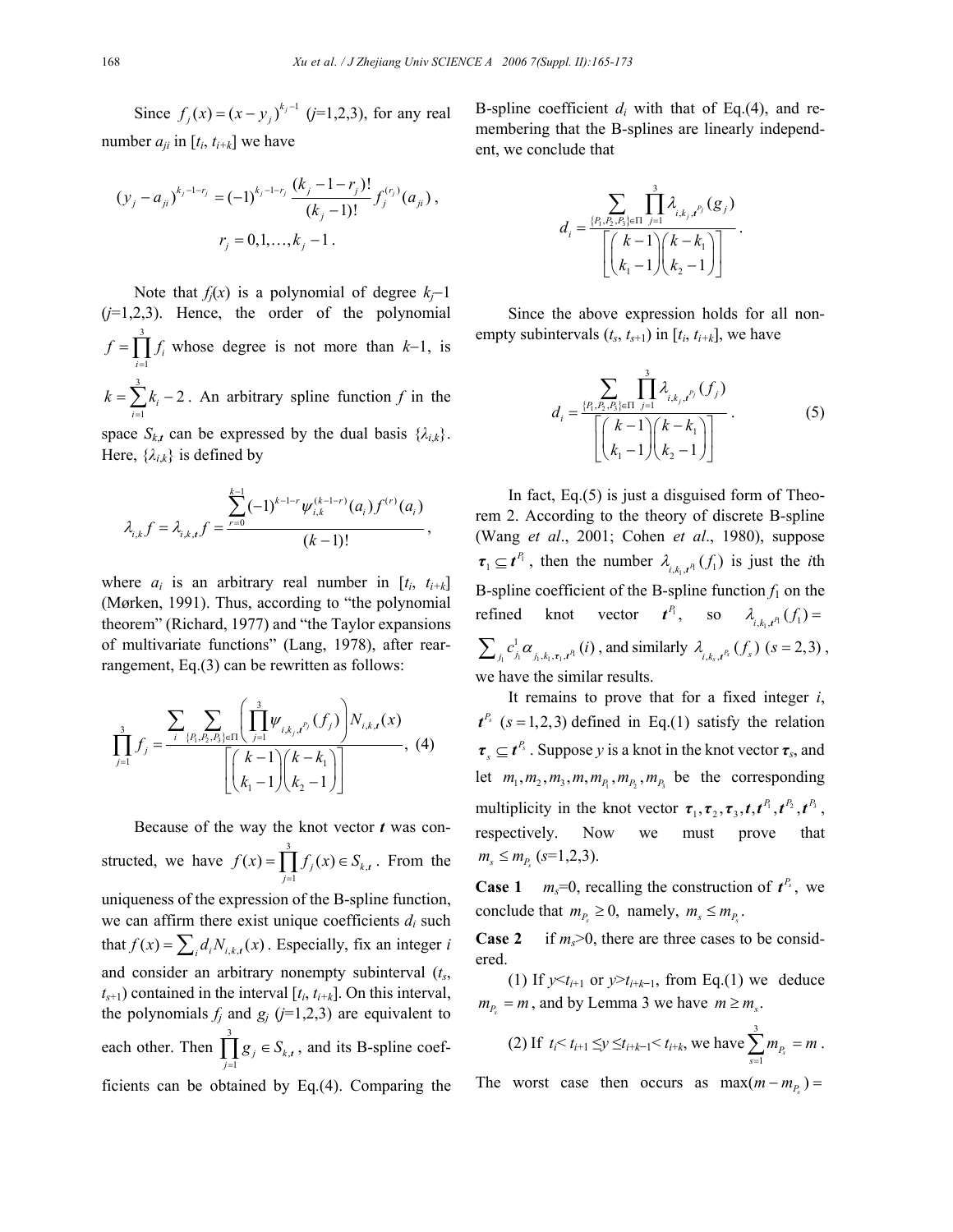$$
\sum_{j=1}^{s-1} k_j + \sum_{j=s+1}^{3} k_j - 2.
$$
 Therefore, we obtain  $m_{P_s} \ge m -$   

$$
\begin{bmatrix} s-1 & 3 \end{bmatrix}
$$

1  $j = s + 1$  $\sum_{i=1}^{s-1} k_i + \sum_{i=1}^{3} k_i - 2$  $\sum_{j=1}^{\infty}$ <sup>*n*</sup> *j*  $\sum_{j=s+1}$ *n*<sup>*j*</sup>  $\sum_{i=1}^{-1}k_{i}+\sum_{i=1}^{3}k_{i}$  $=1$   $j=s+$  $\left[\sum_{j=1}^{s-1}k_j+\sum_{j=s+1}^3k_j-2\right]$ . By Lemma 3, the set  $I_3$  must

include the selection condition of  $H_2 = \{1, \ldots, s-1\}$ ,  $s+1, \ldots, 3$ ,  $E_1 = \{s\}$ , so we have  $m_P \ge m_s$ .

(3) If *y* equals the knots both from within and outside the range  $t_{i+1}$ ,  $t_{i+2}$ , ...,  $t_{i+k-1}$  (e.g.  $y=t_i=t_{i+1}$ ), a combination of the above two arguments can establish the required inequality.

Thus the proof of Theorem 2 is completed.

# A SUFFICIENT CONDITION OF MONOTONE CURVATURE VARIATION FOR UNIFORM PLANAR RATIONAL CUBIC B*-*SPLINE CURVES

Consider the following uniform planar rational cubic B-spline curve:

$$
r(t) = \frac{p(t)}{w(t)} = \frac{\sum_{i=1}^{n} w_i r_i N_{i,4,T}(t)}{\sum_{i=1}^{n} w_i N_{i,4,T}(t)},
$$
  

$$
r_i = (x_{i}, y_i), t_4 \le t \le t_{n+1}, n \ge 4,
$$
 (6)

here,  $w_i > 0$  is the weight of the associated control point, and the knot vector is  $T = \{t_j\}_{j = -\infty}^{\infty}$  ( $t = j$ , *j*=0, ±1,  $\pm 2, \ldots$ ).

Let us correct the definition of the curvature *K* of the planar curve  $r(t)$  before solving the MCV condition for it. In order to differentiate convex curves from concave curves, we take  $T(s)$  as a directed translation angle of the tangent of the curve, defined on a point at which the arc length of the planar curve is equal to *s*, with regard to the forward direction of the *x* axis. Then we can define

$$
K = \lim_{\Delta s \to 0} \frac{T(s + \Delta s) - T(s)}{\Delta s}.
$$

Furthermore, let  $\vec{r} = \frac{dr}{dx}$ ,  $\vec{r} = \frac{d^2r}{dx^2}$ ,  $\vec{r} = \frac{d^3}{dx^3}$  $\dot{\mathbf{r}} = \frac{\mathrm{d}\mathbf{r}}{\mathrm{d}t}, \ddot{\mathbf{r}} = \frac{\mathrm{d}^2\mathbf{r}}{\mathrm{d}t^2}, \dddot{\mathbf{r}} = \frac{\mathrm{d}^3\mathbf{r}}{\mathrm{d}t^3}, \text{ then}$ 

the derivative of the curvature *K*, relative to the arc length *s* (Farin, 1988), can be expressed as

$$
\frac{dK}{ds} = \frac{\left[ (\dot{r} \times \ddot{r})(\dot{r} \cdot \dot{r}) - 3(\dot{r} \times \ddot{r})(\dot{r} \cdot \ddot{r}) \right]}{\left\| \dot{r} \right\|^{6}}.
$$

Applying 
$$
\mathbf{p}^{(i)}(t) = \frac{d^i \mathbf{p}}{dt^i} = \sum_{i=0}^l {i \choose i} w^{(i)}(t) \mathbf{r}^{(l-i)}(t)
$$
 to

the derivative formula of the product function, we know that in order to solve the former third order derivatives of the rational B-spline curve  $r(t)$ , we must seek for the former third order derivatives of  $p(t)$ and *w*(*t*), namely

$$
\dot{r} = \frac{q_1}{w^2}, \quad \ddot{r} = \frac{q_2}{w^3}, \quad \dddot{r} = \frac{q_3}{w^4},
$$

where

$$
q_{1} = w\dot{p} - \dot{w}p, \ q_{2} = w^{2}\ddot{p} - 2\dot{w}q_{1} - w\ddot{w}p,
$$
  
\n
$$
q_{3} = w^{3}\ddot{p} - 3\dot{w}q_{2} - w^{2}\ddot{w}p - 3w\ddot{w}q_{1},
$$
  
\n
$$
\dot{p}(t) = \sum_{i=2}^{n} \Delta w_{i-1}r_{i-1}N_{i,3,T}(t), \ \dot{w}(t) = \sum_{i=2}^{n} \Delta w_{i-1}N_{i,3,T}(t),
$$
  
\n
$$
\ddot{p}(t) = \sum_{i=3}^{n} \Delta^{2}w_{i-2}r_{i-2}N_{i,2,T}(t), \ \ddot{w}(t) = \sum_{i=3}^{n} \Delta^{2}w_{i-2}N_{i,2,T}(t),
$$
  
\n
$$
\dddot{p}(t) = \sum_{i=4}^{n} \Delta^{3}w_{i-3}r_{i-3}N_{i,1,T}(t), \ \ddot{w}(t) = \sum_{i=4}^{n} \Delta^{3}w_{i-1}N_{i,1,T}(t).
$$

Finally we obtain

$$
\frac{dK}{ds} = \frac{\lambda(t)}{\left[w^{10} ||\dot{r}||^6\right]},
$$
  

$$
\lambda(t) = (q_1 \times q_3)(q_1 \cdot q_1) - 3(q_1 \times q_2)(q_1 \cdot q_2),
$$

where  $\lambda(t)$  and  $dK/ds$  have the same sign because  $w_i > 0$ . Therefore, if the MCV discriminant  $\lambda(t)$  satisfies  $\lambda(t) \ge 0$  ( $t_4 \le t \le t_{n+1}$ ), the curve  $r(t)$  is of monotone curvature and increases (MCI); otherwise, if  $\lambda(t) \le 0$  $(t_4 \le t \le t_{n+1})$ , the curve  $r(t)$  is of monotone curvature and decreases (MCD).

The basic idea of the paper is as follows: first, transforming the MCV discriminant  $\lambda(t)$  into an expression of the higher order B-splines; then, applying the property of positive unit resolution of B-spline, we can obtain a sufficient MCV condition for the curve  $r(t)$ .

Using Lemma 2, Lemma 3, Theorem 2 and results in (Mørken, 1991), the vectors  $q_1$ ,  $q_2$  and  $q_3$  can be expressed as: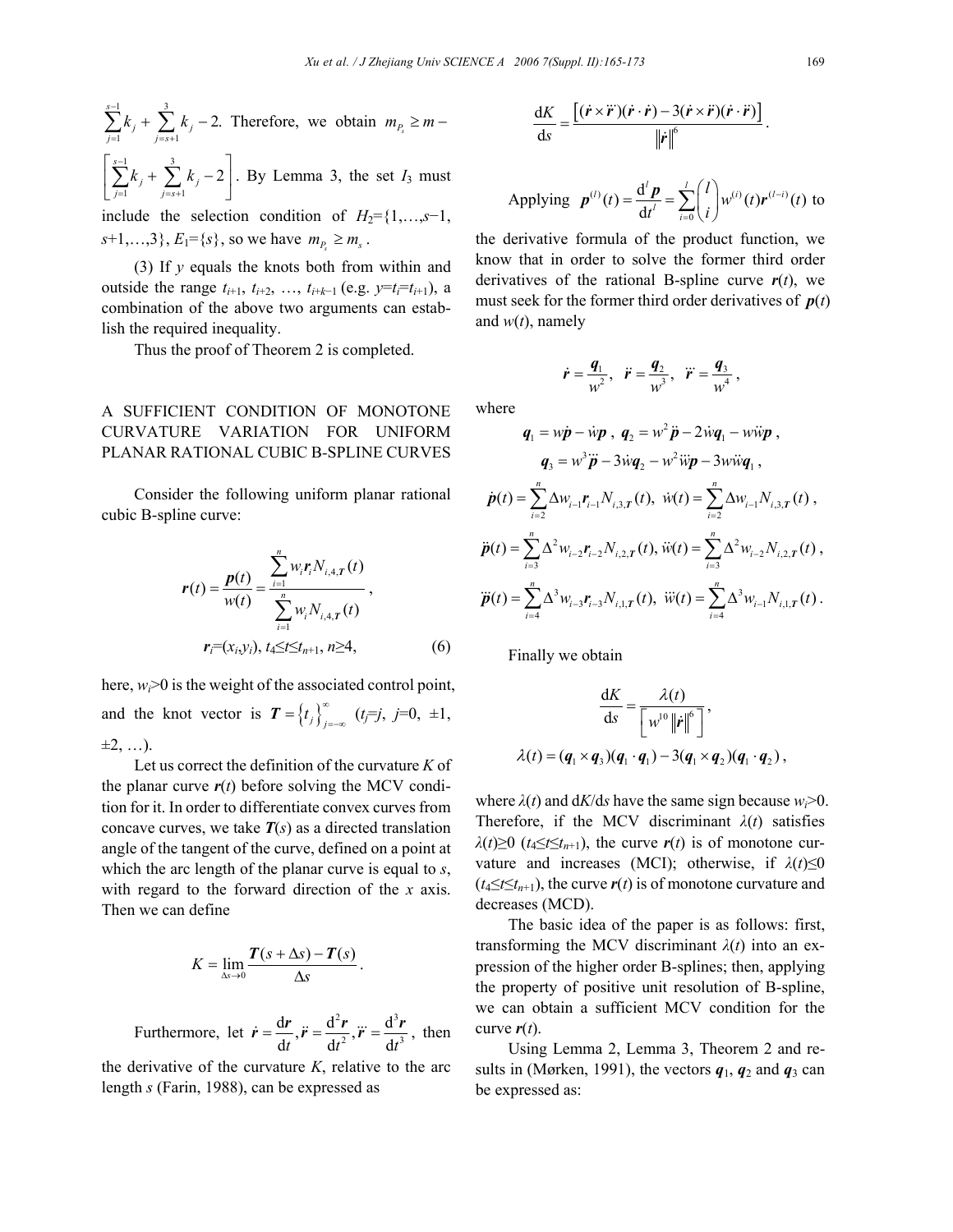$$
q_1 = \sum_i A_i^1 N_{i,6,\tau_1}(t) ,
$$
  
\n
$$
q_2 = \sum_i A_i^2 N_{i,10,\tau_2}(t) ,
$$
  
\n
$$
q_3 = \sum_i A_i^3 N_{i,12,\tau_3}(t) ,
$$

where  $\tau_1$ ,  $\tau_2$  and  $\tau_3$  are the knot vectors with multiplicities of 4, 9 and 12 of each knot in *T* respectively, and

$$
A_{i}^{1} = \left\{\sum_{\{P_{i}, P_{2}\}\in\prod_{3}^{s}}\sum_{j_{i}}\sum_{j_{i}}\left\{ (w_{j_{1}}\Delta w_{j_{2}-1}r_{j_{2}-1} - w_{j_{1}}r_{j_{1}}\Delta w_{j_{2}-1}) \right\} \right\}
$$

$$
\cdot \alpha_{j_{1},4,\mathbf{r},\mathbf{r}^{n}}(i)\alpha_{j_{2},3,\mathbf{r},\mathbf{r}^{n}}(i)\right\}\left/\binom{5}{3},
$$

$$
A_{i}^{2} = \left\{\sum_{P\in\prod_{3}^{s}}\left(\sum_{j_{1}}A_{j_{1}}^{21}\alpha_{j_{1},8,\mathbf{r}_{21},\mathbf{r}^{p}}(i) - \sum_{j_{2}}A_{j_{2}}^{22}\alpha_{j_{2},8,\mathbf{r}_{22},\mathbf{r}^{p}}(i)\right)\right/\binom{9}{7},
$$

$$
A_{i}^{3} = \left\{\sum_{P\in\prod_{3}^{11}}\left(\sum_{j_{1}}A_{j_{1}}^{31}\alpha_{j_{1},10,\mathbf{r}_{31},\mathbf{r}^{p}}(i) - \sum_{j_{4}}A_{j_{4}}^{34}\alpha_{j_{4},10,\mathbf{r}_{34},\mathbf{r}^{p}}(i)\right)\right/\binom{9}{7},
$$

$$
- \sum_{P\in\prod_{11}^{11}}\sum_{j}A_{j_{2}}^{32}\alpha_{j_{2},10,\mathbf{r}_{32},\mathbf{r}^{p}}(i) - \sum_{j_{4}}A_{j_{4}}^{34}\alpha_{j_{4},10,\mathbf{r}_{34},\mathbf{r}^{p}}(i)\right\}/\binom{11}{9}
$$

$$
+ \sum_{P\in\prod_{11}^{11}}\sum_{j}A_{j}^{33}\alpha_{j,12,\mathbf{r}_{33},\mathbf{r}^{p}}(i).
$$

In the last two equalities above:

$$
A_{i}^{21} = \left\{\sum_{\{P_{211}, P_{212}, P_{213}\} \in \prod_{3,3}^{7,4} \sum_{j_{1}} \sum_{j_{2}} \sum_{j_{3}} w_{j_{1}} \cdots (w_{j_{2}} \Delta^{2} w_{j_{3}-2} r_{j_{3}-2} - w_{j_{2}} r_{j_{2}} \Delta^{2} w_{j_{3}-2}) \cdots \alpha_{j_{1},4,T,t^{p_{21}}} (i) \alpha_{j_{2},4,T,t^{p_{21}}} (i) \alpha_{j_{3},2,T,t^{p_{21}}} (i) \right\} / \left[ \left( \frac{7}{3} \right) \binom{4}{3} \right],
$$

$$
A_{i}^{22} = \left\{ 2 \sum_{\{P_{21}, P_{22}\} \in \prod_{j=1}^{7}} \sum_{j} \sum_{j_{1}} \Delta w_{j_{1}-1} \right. \\ \left. \cdot A_{j_{2}}^{1} \alpha_{j_{1},3,T,t^{n_{21}}}(i) \alpha_{j_{2},6,\mathbf{r}_{1},t^{n_{22}}}(i) \right\} / {\binom{7}{2}},
$$
  

$$
A_{i}^{31} = \left\{ \sum_{\{P_{31}, P_{32}\} \in \prod_{j=1}^{8}} \sum_{j_{1}} \sum_{j_{2}} A_{j_{1}}^{311} \Delta^{3} w_{j_{2}-3} \mathbf{r}_{j_{2}-3} \right. \\ \left. \cdot \alpha_{j_{1},10,\mathbf{r}_{311},t^{311}}(i) \alpha_{j_{2},1,T,t^{312}}(i) \right\} / {\binom{9}{9}},
$$
  

$$
A_{i}^{32} = \left\{ 3 \sum_{\{P_{31}, P_{32}, P_{33}\} \in \prod_{j_{3},1}^{9,6} \sum_{j_{1}} \sum_{j_{2}} \sum_{j_{3}} w_{j_{1}} \Delta^{2} w_{j_{2}-2} A_{j_{3}}^{1} \right. \\ \left. \cdot \alpha_{j_{1},4,T,t^{321}}(i) \alpha_{j_{2},2,T,t^{322}}(i) \alpha_{j_{3},6,\mathbf{r}_{1},t^{323}}(i) \right\} / {\left[ \binom{9}{3} \binom{6}{1} \right]},
$$
  

$$
A_{i}^{33} = \left\{ 3 \sum_{\{P_{33}, P_{32}\} \in \prod_{1}^{9,6} \sum_{j_{1}} \sum_{j_{2}} \Delta w_{j_{1}-1} \right. \\ \left. \cdot A_{j_{2}}^{2} \alpha_{j_{1},3,T,t^{331}}(i) \alpha_{j_{2},10,\mathbf{r}_{2},t^{332}}(i) \right\} / {\binom{11}{2}},
$$
  

$$
A_{i}^{34} = \left\{ \sum_{\{P_{31}, P_{32}\} \in \prod_{6}^{9} \sum_{j_{1}} \sum_{j_{2}} \Delta_{j_{1}} \Delta w_{j_{1}-1} \right. \\ \left. \
$$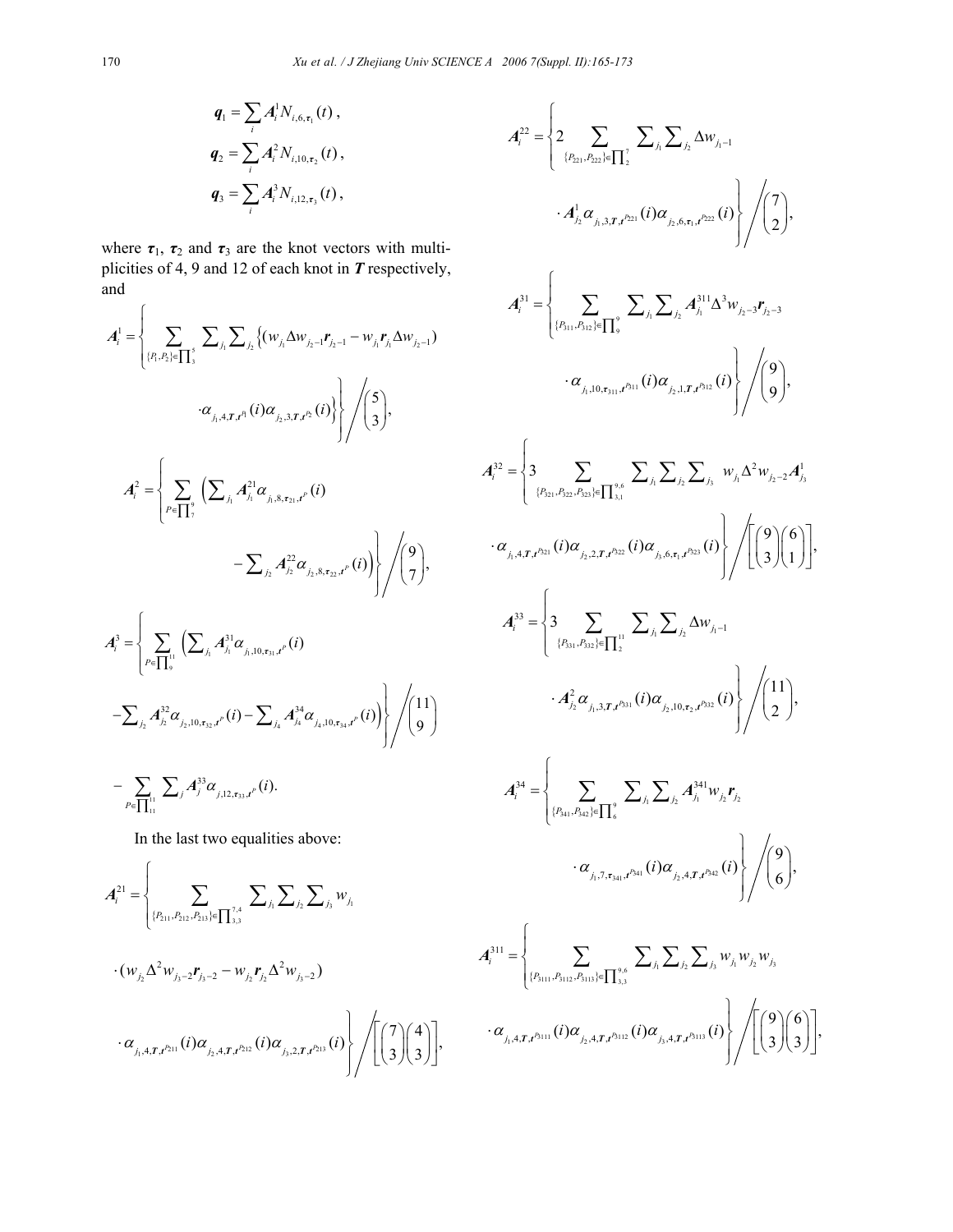$\sqrt{ }$ 

$$
A_{i}^{341} = \left\{\sum_{\{P_{3411}, P_{3412}, P_{3413}\} \in \prod_{3,3}^{6,3}} \sum_{j_{1}} \sum_{j_{2}} \sum_{j_{3}} w_{j_{1}} w_{j_{2}} \Delta^{3} w_{j_{3}-3} \right\}
$$

$$
\cdot \alpha_{j_{1},4,T,t^{P_{3411}}}(i) \alpha_{j_{2},4,T,t^{P_{3412}}}(i) \alpha_{j_{3},1,T,t^{P_{3413}}}(i) \right\} / \left( \left( \frac{6}{3} \right) \left( \frac{3}{3} \right) \right],
$$

where *τ*21, *τ*22, *τ*31, *τ*32, *τ*33, *τ*34, *τ*311, *τ*341 are the knot vectors with the multiplicities of 7, 6, 10, 9, 11, 10, 7 and 7 of each knot in *T*, respectively.

By the results above, applying the results in (Mørken, 1991), we can obtain the MCV discriminant *λ*(*t*):

$$
\lambda(t) = \sum_{i} \xi_i N_{i,29,\tau}(t),\tag{7}
$$

where  $\tau$  is the knot vector with multiplicities of 29 of each knot in *T* respectively, and

$$
\xi_{i} = \frac{\sum_{P \in \prod_{26}^{28}} \sum_{j_{1}} B_{j_{1}}^1 \alpha_{j_{1},27,\tau^{1},t^{P}}(i)}{\binom{28}{26}} - \sum_{P \in \prod_{28}^{28}} \sum_{j_{2}} B_{j_{2}}^2 \alpha_{j_{2},29,\tau^{2},t^{P}}(i).
$$

In the equality above,  $\tau^1$  and  $\tau^2$  are the knot vectors with multiplicities of 27 and 28 of each knot in *T* respectively, and

$$
B_{i}^{1} = \left\{ \sum_{\{P_{11}, P_{12}\} \in \prod_{16}^{26}} \sum_{j_{1}} \sum_{j_{2}} B_{j_{1}}^{11} B_{j_{2}}^{12} + \alpha_{j_{1}, 17, \tau^{11}, \tau^{11}, \tau^{11}}(i) \alpha_{j_{2}, 11, \tau^{12}, \tau^{12}}(i) \right\} / \left\langle \begin{matrix} 26 \\ 16 \end{matrix} \right\rangle,
$$
  

$$
B_{i}^{2} = \left\{ \sum_{\{P_{21}, P_{22}\} \in \prod_{14}^{28}} \sum_{j_{1}} \sum_{j_{2}} B_{j_{1}}^{13} B_{j_{2}}^{14} + \alpha_{j_{1}, 15, \tau^{13}, \tau^{12}, \tau^{12}}(i) \alpha_{j_{2}, 15, \tau^{13}, \tau^{12}}(i) \alpha_{j_{2}, 15, \tau^{13}, \tau^{12}}(i) \right\} / \left\langle \begin{matrix} 28 \\ 14 \end{matrix} \right\rangle,
$$

where,

$$
B_{i}^{11} = \left\{ \sum_{\{P_{111}, P_{112}\} \in \prod_{5}^{16}} \sum_{j_{j}} \sum_{j_{j}} (A_{j_{1}}^{1} \times A_{j_{2}}^{3}) \right\} \cdot \alpha_{j_{1}, 6, \tau_{1}, f^{n_{11}}}(i) \alpha_{j_{2}, 12, \tau_{3}, f^{n_{12}}}(i) \right\} / {16 \choose 5},
$$
  
\n
$$
B_{i}^{12} = \left\{ \sum_{\{P_{121}, P_{122}\} \in \prod_{5}^{16}} \sum_{j_{j}} \sum_{j_{j}} (A_{j_{1}}^{1} \cdot A_{j_{2}}^{1}) \cdot \alpha_{j_{1}, 6, \tau_{1}, f^{n_{21}}}(i) \alpha_{j_{2}, 6, \tau_{1}, f^{n_{22}}}(i) \right\} / {10 \choose 5},
$$
  
\n
$$
B_{i}^{13} = \left\{ \sum_{\{P_{131}, P_{132}\} \in \prod_{5}^{14}} \sum_{j_{j}} \sum_{j_{j}} (A_{j_{1}}^{1} \times A_{j_{2}}^{2}) \cdot \alpha_{j_{1}, 6, \tau_{1}, f^{n_{31}}}(i) \alpha_{j_{2}, 10, \tau_{2}, f^{n_{32}}}(i) \right\} / {14 \choose 5},
$$
  
\n
$$
B_{i}^{14} = \left\{ \sum_{\{P_{141}, P_{142}\} \in \prod_{5}^{14}} \sum_{j_{j}} \sum_{j_{j}} (A_{j_{1}}^{1} \cdot A_{j_{2}}^{2}) \cdot \alpha_{j_{1}, 6, \tau_{1}, f^{n_{141}}}(i) \alpha_{j_{2}, 10, \tau_{2}, f^{n_{142}}}(i) \right\} / {14 \choose 5},
$$

where  $\tau^{11}$ ,  $\tau^{12}$  and  $\tau^{13}$  are the knot vectors with multiplicities of 17, 9 and 14 of each knot in *T* respectively. The knot vector  $t^P$  and the discrete B-splines  $\alpha_{i,k,T,t^p}(i)$ , which are involved in all equalities above,

are defined in Definition 2 and Theorem 2, respectively. The valued field of *i* is the field that makes B-splines nonzero value in the corresponding knot vector.

By Eq.(7), applying the property of positive unit resolution of B-spline, we can directly obtain the following theorem.

**Theorem 3** Let  $r(t)$  be a uniform planar rational cubic B-spline defined by Eq.(6), if the coefficients *ξ<sup>i</sup>* of the MCV discriminant in Eq.(7) satisfy *ξi*≥0 (≤0), the valued field of *i* is that which makes B-splines  $N_{i,29,r}(t)$  have nonzero value in the knot vector  $\tau$  and that not all of the coefficients  $\zeta$ <sup>*i*</sup> equal zero, then  $r(t)$  is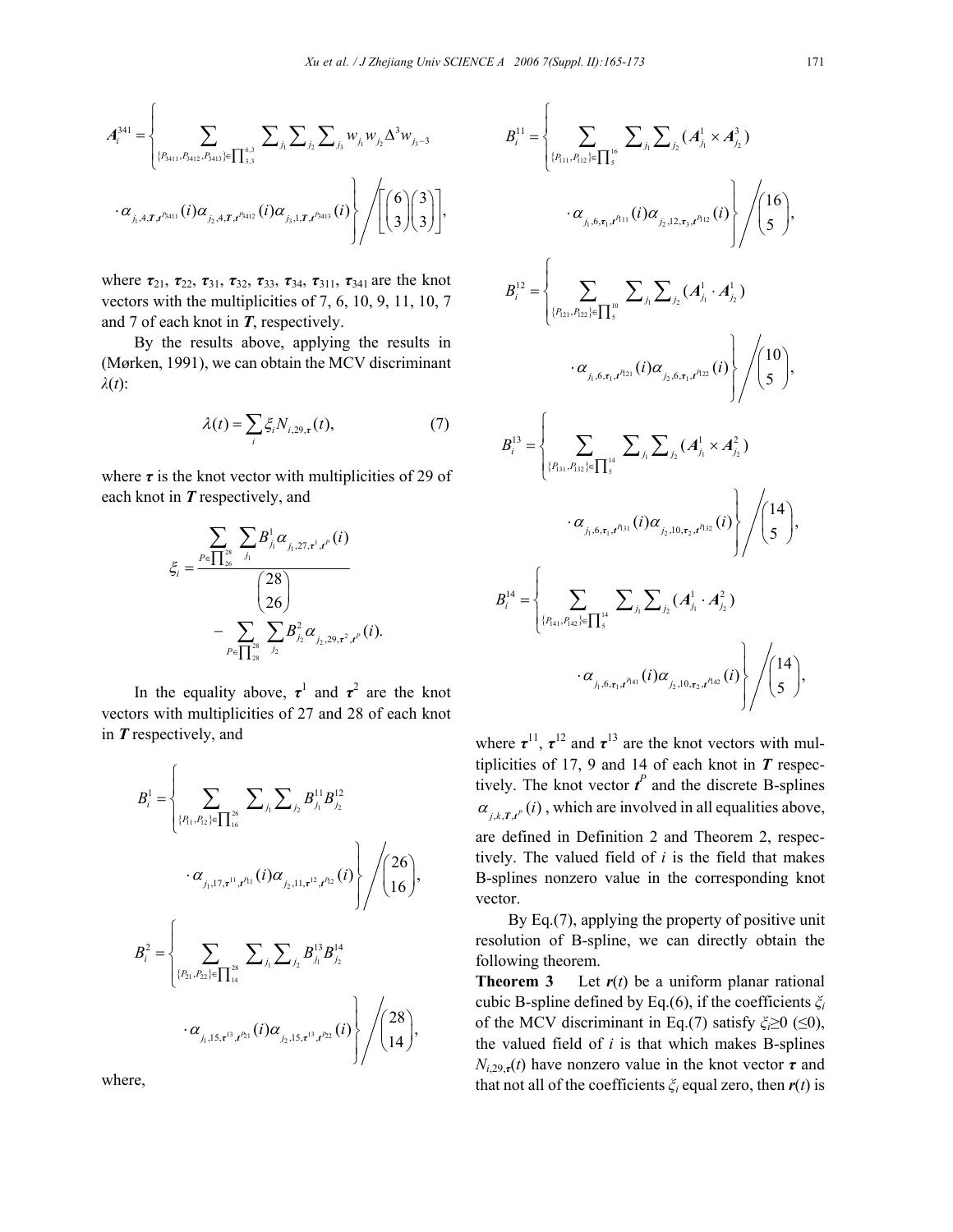of MCI (MCD).

## NUMERICAL EXAMPLES

Theorem 3 is verified by three numerical examples in this section. In Figs.1a, 2a, and 3a, solid line, dotted line and rhombic sign mark the curve, the control polygon and the control points, respectively, while horizontal and vertical axis represent *x* and *y* coordinate components of the control points and the

curve's points, respectively. In Figs.1b, 2b, and 3b, we present the curvature plot of the corresponding curve, where horizontal and vertical axis represent the domain of knot *t* interval and the curvature *K* of the curve, respectively.

**Example 1** In this example, the curve is defined by Eq.(6) where  $n=6$  and  $k=4$  hold (Fig.1). Its control points are (1.5 5.5; 1 3; 3.8 6; 7 10; 10 12; 12 11.8), and the corresponding weights are  $(1; 3; 3; 7; 9; 15)$ . All MCV discriminant coefficients of the curve satisfy *ξi*≤0, and Fig.1b shows that the curve is MCD,



**Fig.1** The control polygon and the corresponding curve (a) and the curvature plot of the curve (b).  $n=6$ ,  $k=4$ 



**Fig.2 The control polygon and the corresponding curve (a) and the curvature plot of the curve (b).** *n***=5,** *k***=4** 



**Fig.3** The control polygon and the corresponding curve (a) and the curvature plot of the curve (b).  $n=4$ ,  $k=4$